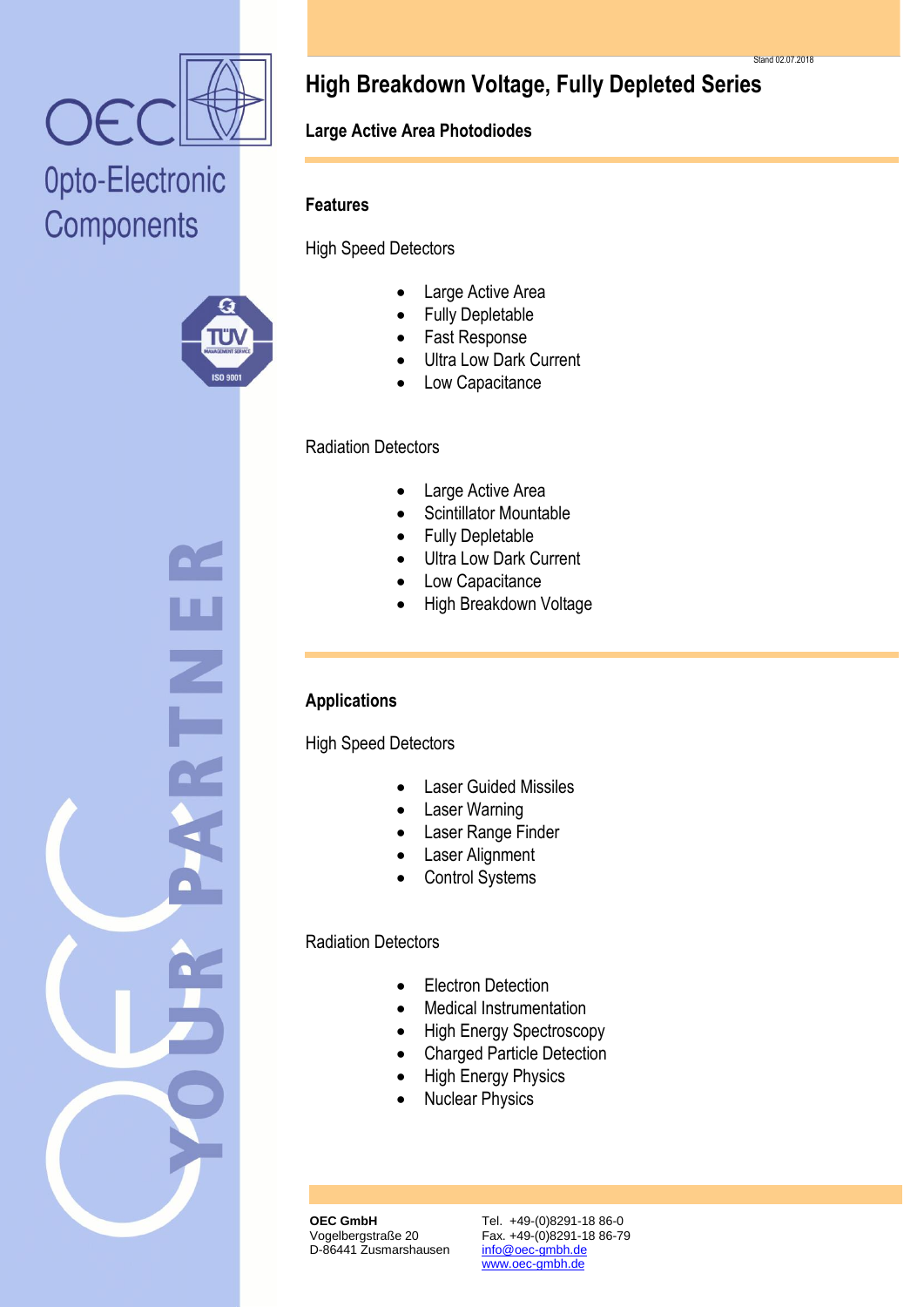Stand 02.07.2018



# Opto-Electronic Components



The Large Active Area High Speed Detectors can be fully depleted to achieve the lowest possible junction capacitance for fast response times. They may be operated at a higher reverse voltage, up to the maximum allowable value, for achieving even faster response times in nano



seconds. The high reverse bias at this point, increases the effective electric field across the junction, hence increasing the charge collection time in the depleted region. Note that this is achieved without the sacrifice for the high responsivity as well as active area.

The Large Active Area Radiation Detectors can also be fully depleted for applications measuring high energy X-rays,  $\gamma$ -rays as well as high energy particles such as electrons, alpha rays and heavy ions. These types of radiation can be measured with two different methods. Indirect and direct.

### Indirect High Energy Radiation Measurement

In this method, the detectors are coupled to a scintillator crystal for converting high energy radiation into a detectable visible wavelength. The devices are mounted on a ceramic and covered with a clear layer of an epoxy resin for an excellent optical coupling to the scintillator. This method is widely used in detection of high energy gamma rays and electrons. This is where the X-UV devices fail to measure energies higher than 17.6 keV. The type and size of the scintillator can be selected based on radiation type and magnitude.

#### Direct High Energy Radiation Measurement

Both PIN-RD100 and PIN-RD100A, can also be used without any epoxy resin or glass window for direct measurement of high energy radiation such as alpha rays and heavy ions. The radiation exhibits loss of energy along a linear line deep into the silicon after incident on the active area.

The amount of loss and the penetration depth is determined by the type and magnitude of the radiation. In order to measure completely the amount of radiation, the depletion layer should be deep enough to cover the whole track from the incident point to the stop point. This requires a high bias application to fully deplete the detector. In spite of the large active area as well as high bias voltage applications, the devices exhibit super low dark currents, low capacitances and low series resistances.

In addition to their use in high energy particle detection, the PIN-RD100 and PIN-RD100A are also excellent choices for detection in the range between 350 to 1100 nm in applications where a large active area and high speed is desired.

**OEC GmbH** Vogelbergstraße 20 D-86441 Zusmarshausen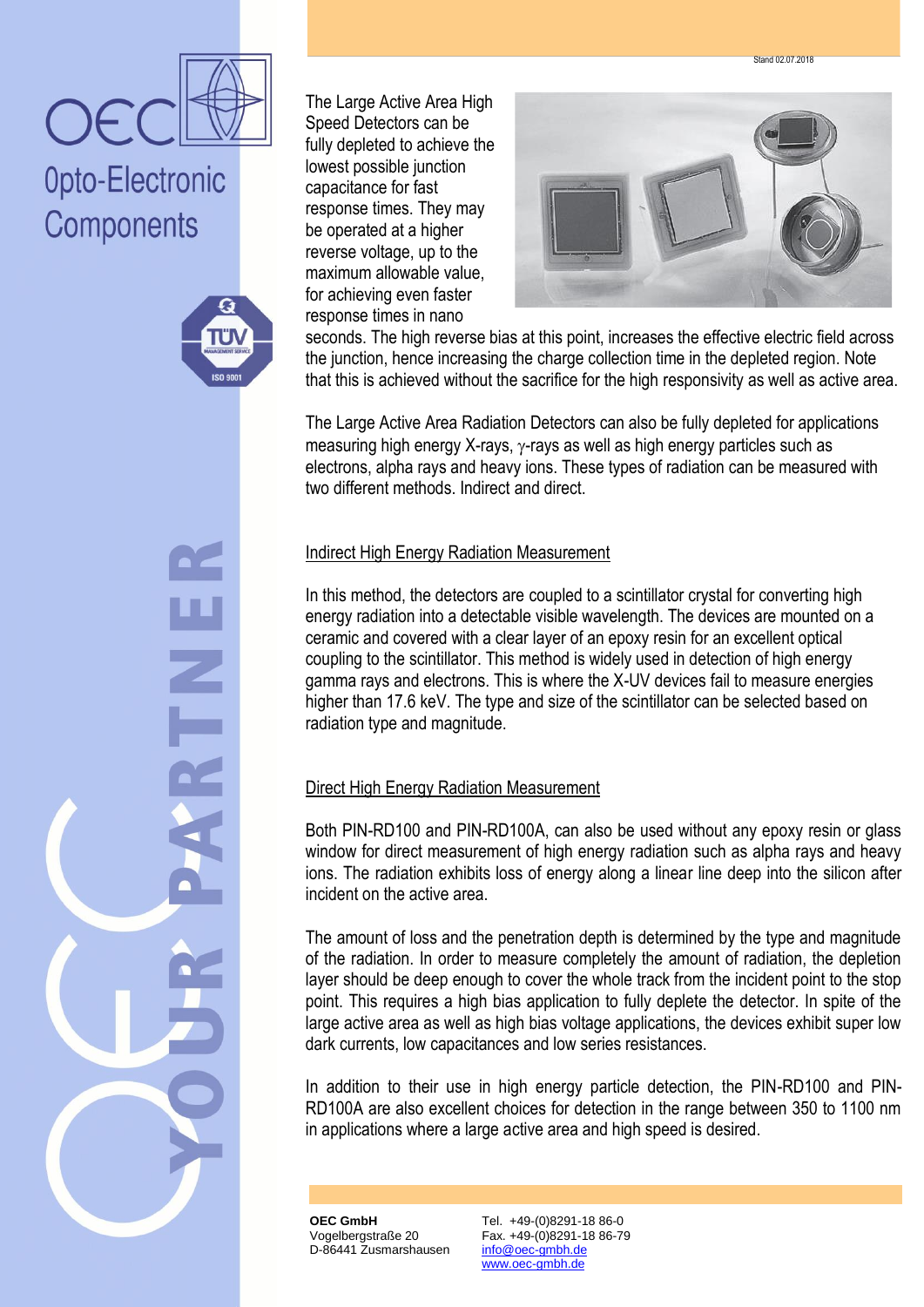

٤Ĵ ÜI **ISO 900** 

These detectors can be coupled to a charge sensitive preamplifier or low noise op-amp as shown in the opposite page. The configuration for indirect measurement is also shown with a scintillator crystal.

Stand 02.07.2018





# **Typical Spectral Response**



**OEC GmbH** Vogelbergstraße 20 D-86441 Zusmarshausen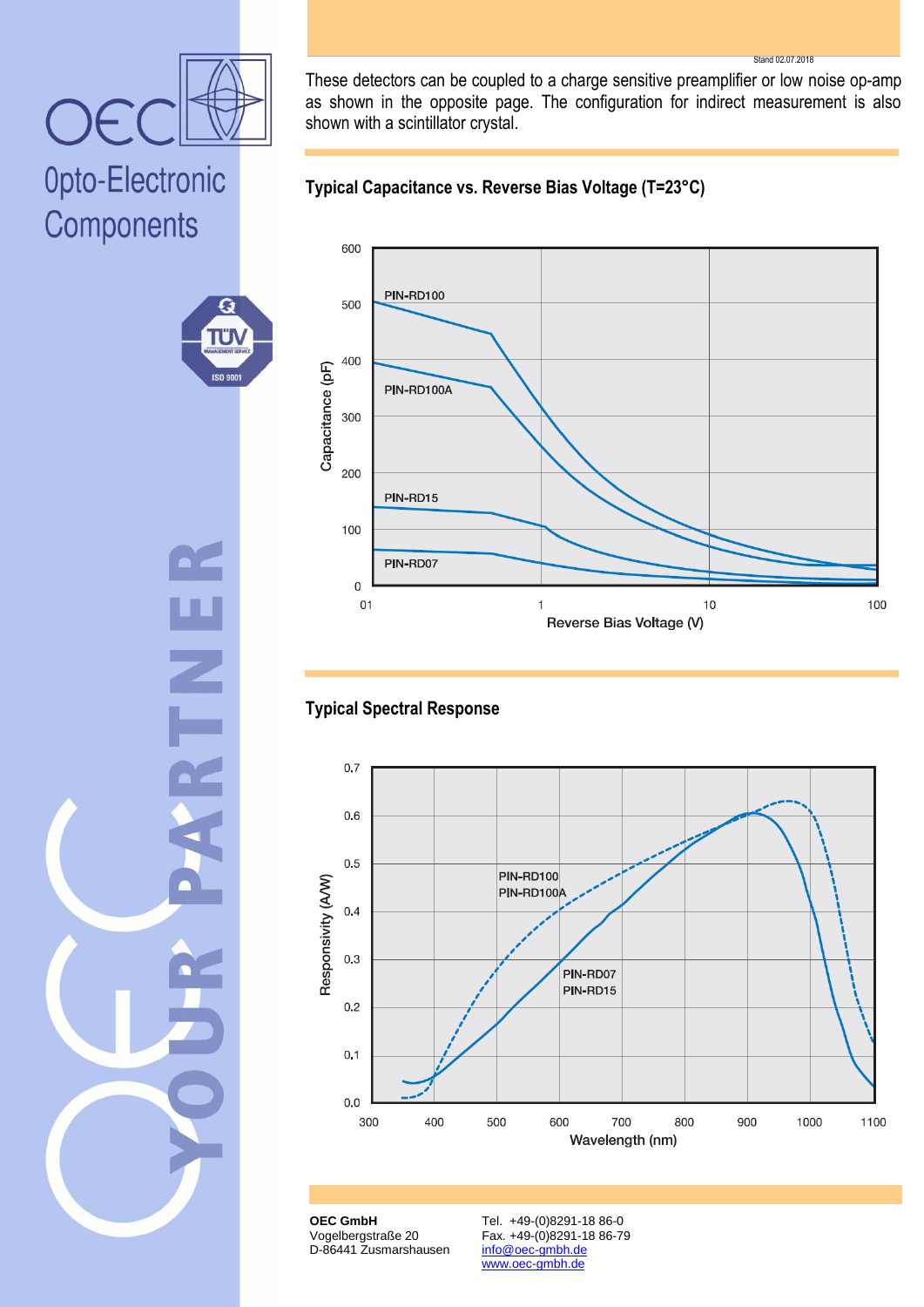



**Typical Electro-Optical Specifications at TA=23°C**

| <b>Model</b>                  | <b>Active Area</b>         |                           | Peak<br><b>Responsivity</b> | <b>Responsivity</b><br>(A/W) 900nm | <b>Depletion</b><br>Voltage (V) |  |  |
|-------------------------------|----------------------------|---------------------------|-----------------------------|------------------------------------|---------------------------------|--|--|
| <b>Number</b>                 | Area<br>(mm <sup>2</sup> ) | <b>Dimensions</b><br>(mm) | Wavelength<br>(nm)          | <b>Typ</b>                         | <b>Typ</b>                      |  |  |
| Large Active Area, High Speed |                            |                           |                             |                                    |                                 |  |  |
| PIN-RD07                      | 7.1                        | $3.00 \phi$               |                             | 0.55                               | 48                              |  |  |
| PIN-RD15                      | 14.9                       | $4.35 \phi$               | 900                         | 0.58                               | 55                              |  |  |
| <b>PIN-RD100</b>              | 100                        | 10 <sub>sq</sub>          | 950                         | 0.60                               | 75                              |  |  |
| PIN-RD100A                    | 100                        | 10 <sub>sq</sub>          |                             |                                    | 35                              |  |  |

|                               | Dark Current (nA) |            | Capacitance (pF) |            | Rise Time (ns)           |  |  |
|-------------------------------|-------------------|------------|------------------|------------|--------------------------|--|--|
| <b>Model</b><br><b>Number</b> | $-100V$           |            | $-100V$          |            | 900nm, -100V, $50\Omega$ |  |  |
|                               | Typ               | <b>Max</b> | Typ              | <b>Max</b> | <b>Typ</b>               |  |  |
| Large Active Area, High Speed |                   |            |                  |            |                          |  |  |
| PIN-RD07                      | 0.2               | 5.0        | 8.0              | 9.0        | 1.5                      |  |  |
| PIN-RD15                      | 1.0               | 30         | 14               | 16         | 3.0                      |  |  |
| <b>PIN-RD100</b>              | ን **              | $10**$     | $50**$           | $60**$     | ---                      |  |  |
| PIN-RD100A                    | 2                 | 10         | 40               | 45         |                          |  |  |

| <b>Model</b><br><b>Number</b> | NEP (W/ $\sqrt{Hz}$ )<br>-100V, 900nm | <b>Reverse</b><br>Voltage<br>$(V)$ 10 $\mu$ A | Temp. Range (°C) * |                | Package<br><b>Style</b> |  |  |  |
|-------------------------------|---------------------------------------|-----------------------------------------------|--------------------|----------------|-------------------------|--|--|--|
|                               | Typ                                   | <b>Max</b>                                    | <b>Operating</b>   | <b>Storage</b> |                         |  |  |  |
| Large Active Area, High Speed |                                       |                                               |                    |                |                         |  |  |  |
| PIN-RD07                      | $1.2 e - 14$                          | 135                                           | $-40 - +100$       | $-55 - +125$   | 26/ TO-8                |  |  |  |
| PIN-RD15                      | $2.5e - 14$                           | 140                                           |                    |                |                         |  |  |  |
| <b>PIN-RD100</b>              | $3.2 e - 14$                          | 120                                           | $-20 - +60$        | $-20 - +80$    | 25/ Ceramic             |  |  |  |
| PIN-RD100A                    | $3.4e - 14$                           | 70                                            |                    |                |                         |  |  |  |

| <b>Model</b><br><b>Number</b> | <b>Active Area</b>         |                           | Peak<br><b>Responsivity</b><br>Wavelength | <b>Responsivity</b><br>(A/W)<br>900 <sub>nm</sub> | Capacitance<br>(pF)<br>0V |
|-------------------------------|----------------------------|---------------------------|-------------------------------------------|---------------------------------------------------|---------------------------|
|                               | Area<br>(mm <sup>2</sup> ) | <b>Dimensions</b><br>(mm) | (nm)                                      | Typ                                               | <b>Typ</b>                |
| OSD35-LR-A<br>OSD35-LR-D      | 34.2                       | $5.8 \times 5.9$          | 830                                       | 0.54                                              | 1300                      |

| <b>Model</b><br><b>Number</b> | <b>Shunt</b><br><b>Resistance</b><br>(GΩ)<br>$-10V$ |     | NEP (W/ $\sqrt{Hz}$ )<br>900 <sub>nm</sub> | Temp. Range (°C) *                 | Package<br><b>Style</b> |             |  |
|-------------------------------|-----------------------------------------------------|-----|--------------------------------------------|------------------------------------|-------------------------|-------------|--|
|                               | Min<br>Typ                                          |     | <b>Typ</b>                                 | <b>Operating</b><br><b>Storage</b> |                         |             |  |
| <b>OSD35-LR Series</b>        |                                                     |     |                                            |                                    |                         |             |  |
| OSD35-LR-A                    |                                                     |     | $5.6 e - 15$                               | $-25 - +75$                        | $-45 - +100$            | 25/ Ceramic |  |
| OSD35-LR-D                    | 0.1                                                 | 0.3 | $1.8 e - 14$                               |                                    |                         |             |  |

**OEC GmbH** Vogelbergstraße 20 D-86441 Zusmarshausen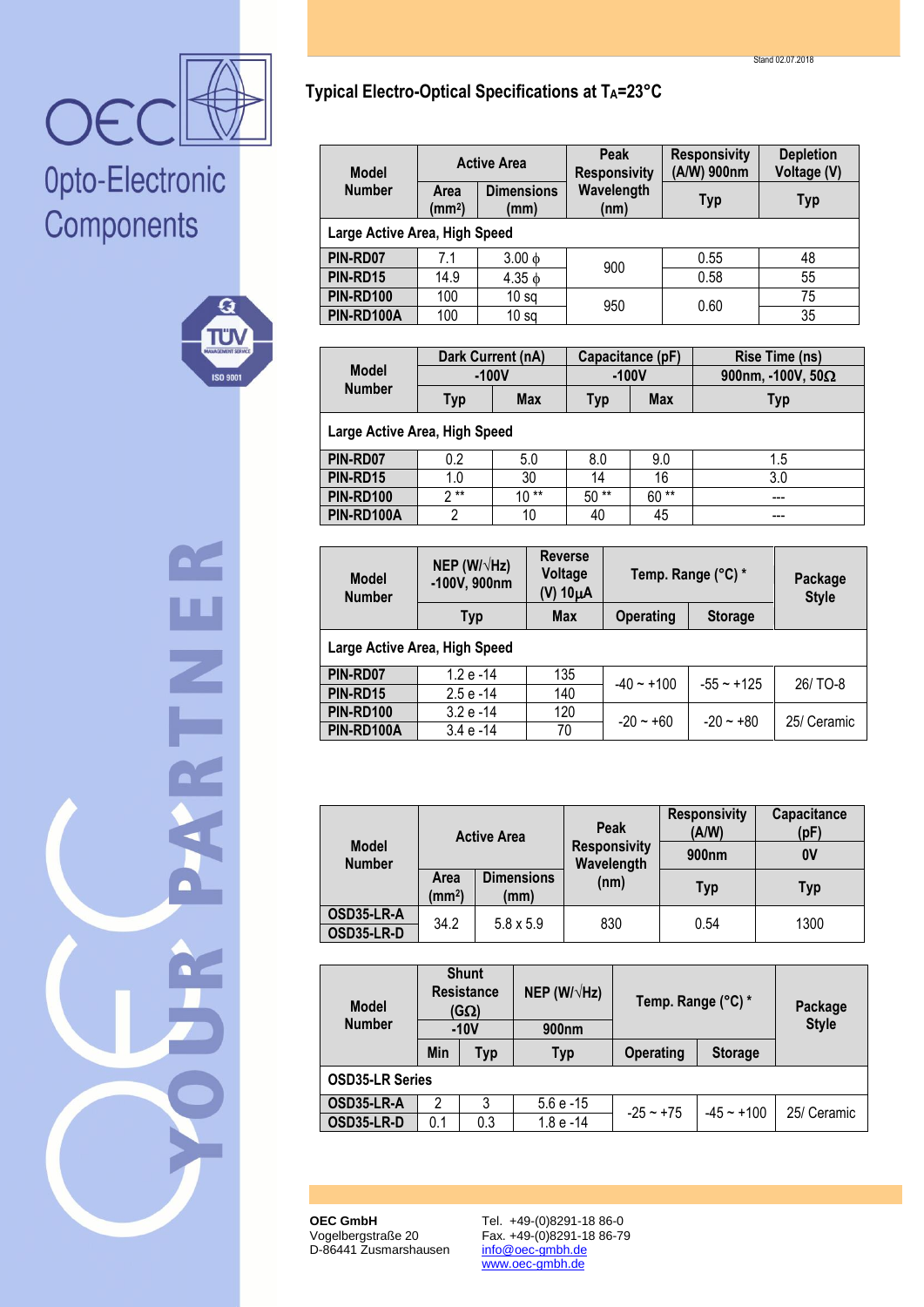OSD-35-LR's ceramic packages come without window; instead the optically clear epoxy is used.

\* Non-condensing temperature and storage range, non-condensing environment.

Measured at  $V_{bias} = -50V$ 

For mechanical drawings please refer to "Mechanical Drawings".

#### **Direct Detection**

Opto-Electronic

۳.

**ISO 900** 

Components

For direct detection of high-energy particles, the pre-amplifier is a FET input op-amp, followed by one or more amplification stages, if necessary, or a commercial charge sensitive preamplifier. The counting efficiency is directly proportional to the incident radiation power. The reverse bias voltage must be selected as such to achieve the best signal-to-noise ratio. For low noise applications, all components should be enclosed in a metal box. Also, the bias supply should be either simple batteries or a very low ripple DC supply. The detector should also be operated in the photovoltaic mode.



#### **Indirect Detection (with scintillator crystal)**

The circuit is very similar to the direct detection circuit except that the photodiode is coupled to a scintillator. The scintillator converts the high-energy X-rays and/or X-rays into visible light. Suitable scintillators include CsI(TL), CdWO4, BGO and NaI(TL). The amplifier should be a FET input op-amp, followed by one or more amplification stages, or a commercial charge sensitive preamplifier. The output voltage depends primarily on the scintillator efficiency and should be calibrated by using radioactive sources.

**OEC GmbH** Vogelbergstraße 20 D-86441 Zusmarshausen